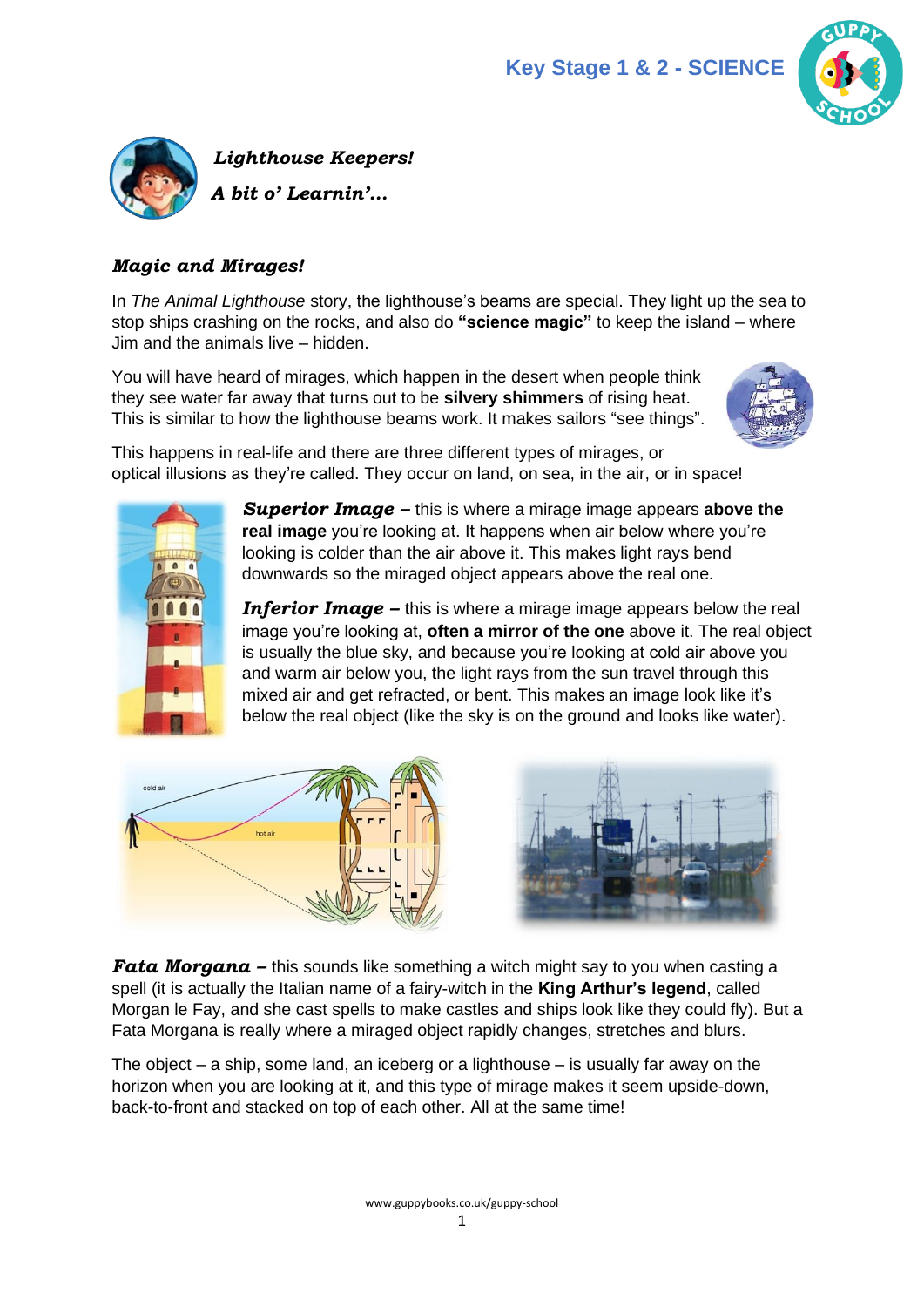

This happens because the object you're looking at is inside several **clearly defined** bands of warm and cool air that do not mix and these **distort rays of light** as they pass through the different layers.



This layering of air is called a **Thermal Inversion**, and means objects behind or inside these bands of air turn into different kinds of mirages all at the same time when you look at them (so they become superior and inferior images as well as jumping around, changing shape and places in the sky or on water, and they can also look like a tower of similar images).



### *Try this!*

In Icelandic a Fata Morgana is called a *hafgerðingar.* In English, that is pronounced HAL-KAL-LING-ASH. Try saying that out loud!

# *Eyesight – A Trick of the light!*

These mirages have happened **ever since time began.** But it has only been since human eyes have evolved to become so complex and able to see lights, shapes, shadows and objects far away, that we have seen and understood them. But, of course, long before science explained how these light rays get bent up and down through hot and cold air, people used to think mirages were floating spirits of ships, magic and omens.

Science tells us that an illusion, or mirage, happens when our eyes tell our brain they are seeing something they are not. This is because we are used to seeing the world in a particular and "logical" way, where **boats don't usually fly** or lighthouses don't disappear underwater or behind a shield of heated-up water made by a special lighthouse beam!



Anything we see that looks a bit weird makes us think we are hallucinating or "seeing things".

But all that has happened is the right air temperature conditions and your lineof-sight (where you're looking) have come together to distort something normal, that's still there, **into a wild and odd illusion** like the three superior, inferior and Fata Morgana mirages described above.